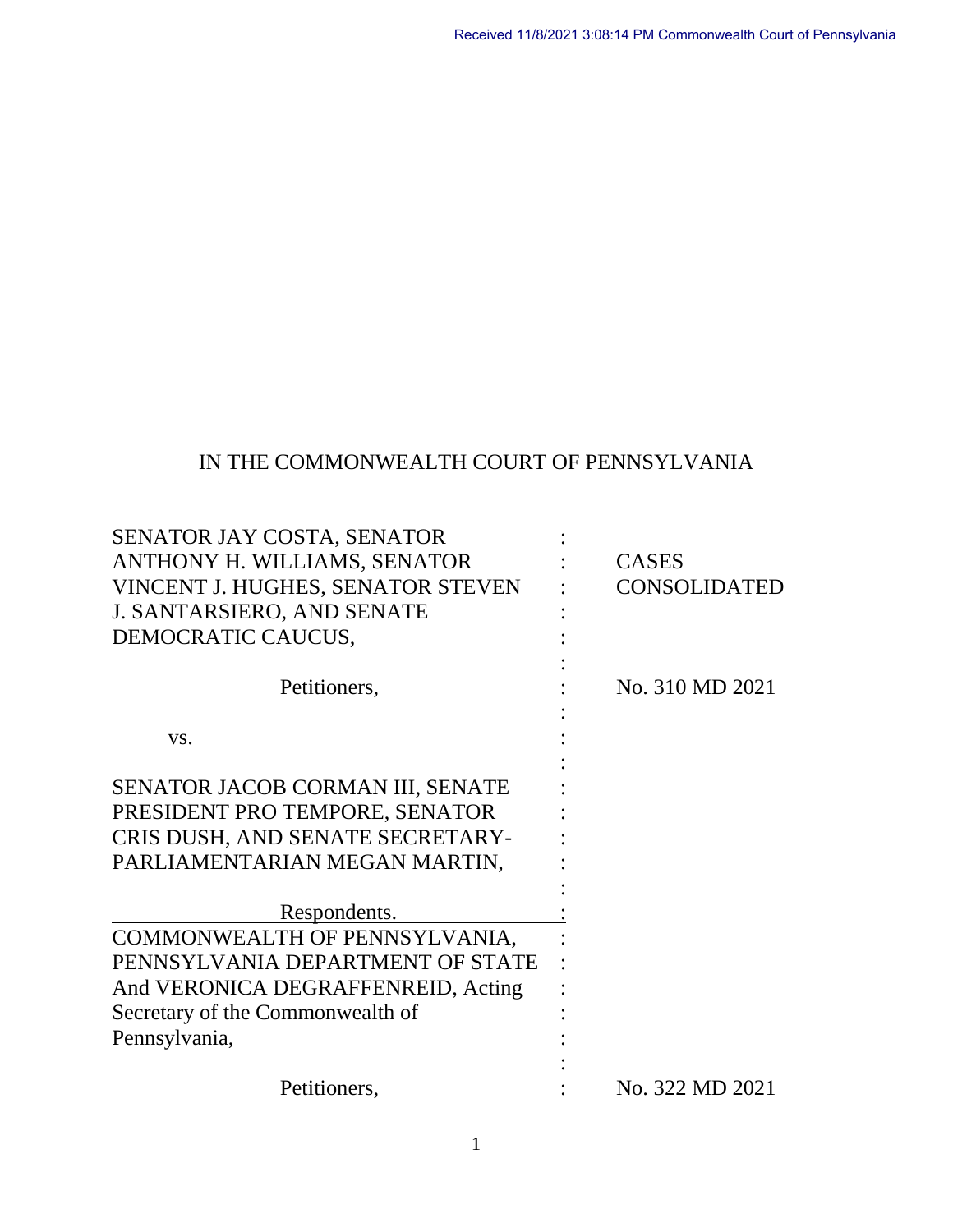| VS.                                                                                                                                             |                 |
|-------------------------------------------------------------------------------------------------------------------------------------------------|-----------------|
| <b>SENATOR CRIS DUSH, SENATOR JAKE</b><br><b>CORMAN, and THE PENNSYLVANIA</b><br>STATE SENATE INTERGOVERNMENTAL<br><b>OPERATIONS COMMITTEE,</b> |                 |
|                                                                                                                                                 |                 |
| Respondents.                                                                                                                                    |                 |
| <b>ARTHUR HAYWOOD</b>                                                                                                                           |                 |
| <b>JULIE HAYWOOD,</b>                                                                                                                           |                 |
| Petitioners,                                                                                                                                    |                 |
| VS.                                                                                                                                             | No. 323 MD 2021 |
| <b>VERONICA DEGRAFFENREID, ACTING</b>                                                                                                           |                 |
| SECRETARY OF STATE,                                                                                                                             |                 |
| COMMONWEALTH OF PENNSYLVANIA,                                                                                                                   |                 |
|                                                                                                                                                 |                 |
| Respondents.                                                                                                                                    |                 |

## **ANSWER TO RESPONDENTS' CROSS-APPLICATION FOR SUMMARY RELIEF BY INTERVENORS ROBERTA WINTERS, NICHITA SANDRU, KATHY FOSTER-SANDRU, ROBIN ROBERTS, KIERSTYN ZOLFO, MICHAEL ZOLFO, PHYLLIS HILLEY, BEN BOWENS, THE LEAGUE OF WOMEN VOTERS OF PENNSYLVANIA, COMMON CAUSE PENNSYLVANIA AND MAKE THE ROAD PENNSYLVANIA**

Roberta Winters, Nichita Sandru, Kathy Foster-Sandru, Robin Roberts,

Kierstyn Zolfo, Michael Zolfo, Phyllis Hilley, Ben Bowens, the League of Women

Voters of Pennsylvania, Common Cause Pennsylvania and Make the Road

Pennsylvania (collectively Intervenors) submit this Answer to Respondents'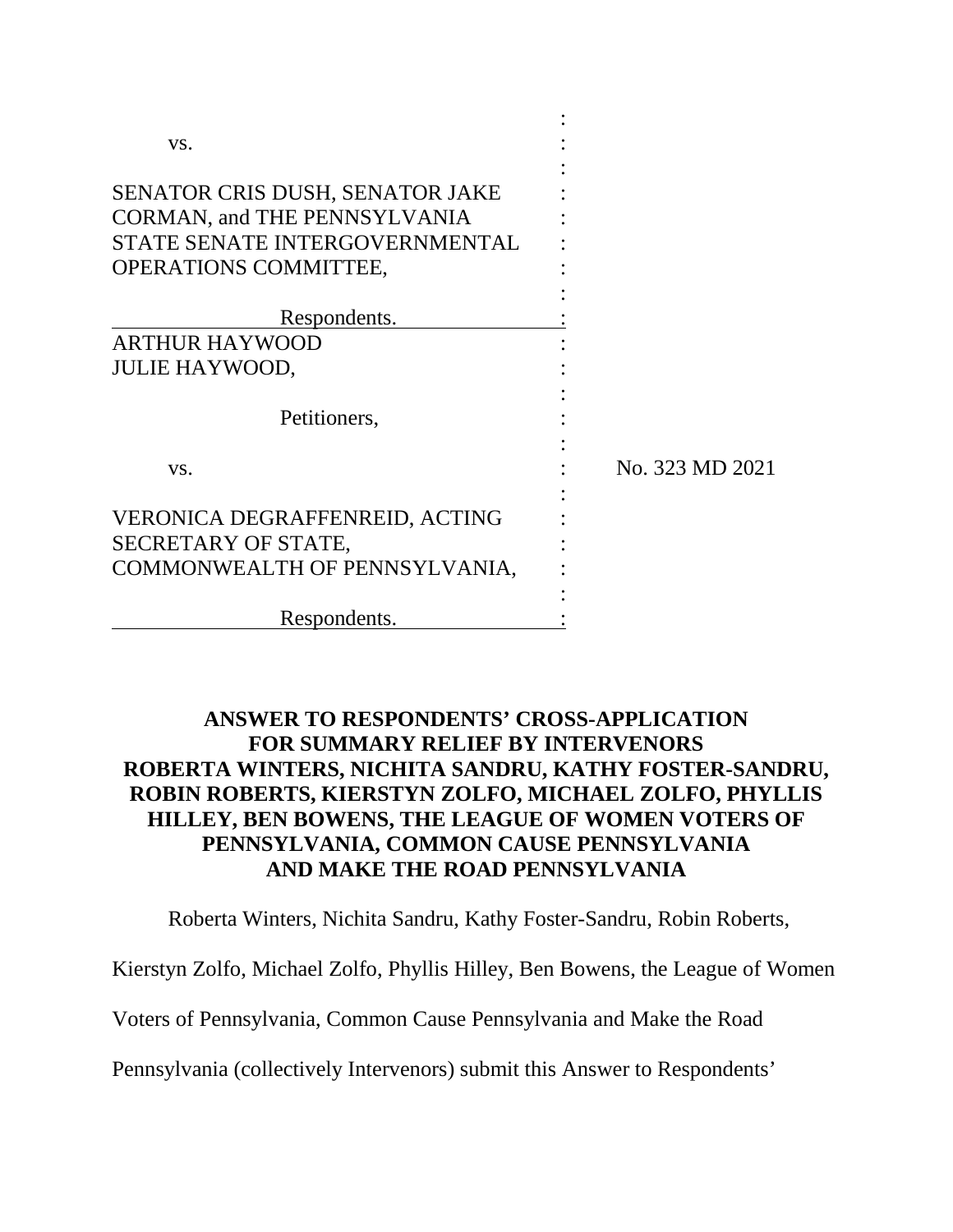"Answer to Applications for Summary Relief and Cross-Application for Summary Relief,"<sup>[1](#page-2-0)</sup> and in support thereof, aver as follows:

1. The averments contained in paragraph 1 of Respondents' Cross-Application for Summary Relief are denied. To the contrary, there are four applications for summary relief, not including Respondents' cross-application.

2. The averments contained in paragraph 2 of Respondents' Cross-Application for Summary Relief are admitted in part. It is admitted that Intervenors have filed an Application for Summary Relief. Any suggestion that said Application is not currently pending is denied.

3. The averments contained in paragraph 3 of Respondents' Cross-Application for Summary Relief contain conclusions of law, to which no response is required. In further response, however, Intervenors note that Respondents previously agreed that the issues raised should be resolved by cross-applications for summary relief (October 6, 2021, Joint Application to Expedite, ¶11).

<span id="page-2-0"></span><sup>&</sup>lt;sup>1</sup> Despite the name of their pleading, Respondents' "Answer" does not answer the allegations in Intervenors' Application for Summary Relief, other than to say that the various petitioners' rights to judgment "are not clear" and that they all should be denied because they rely on evidence.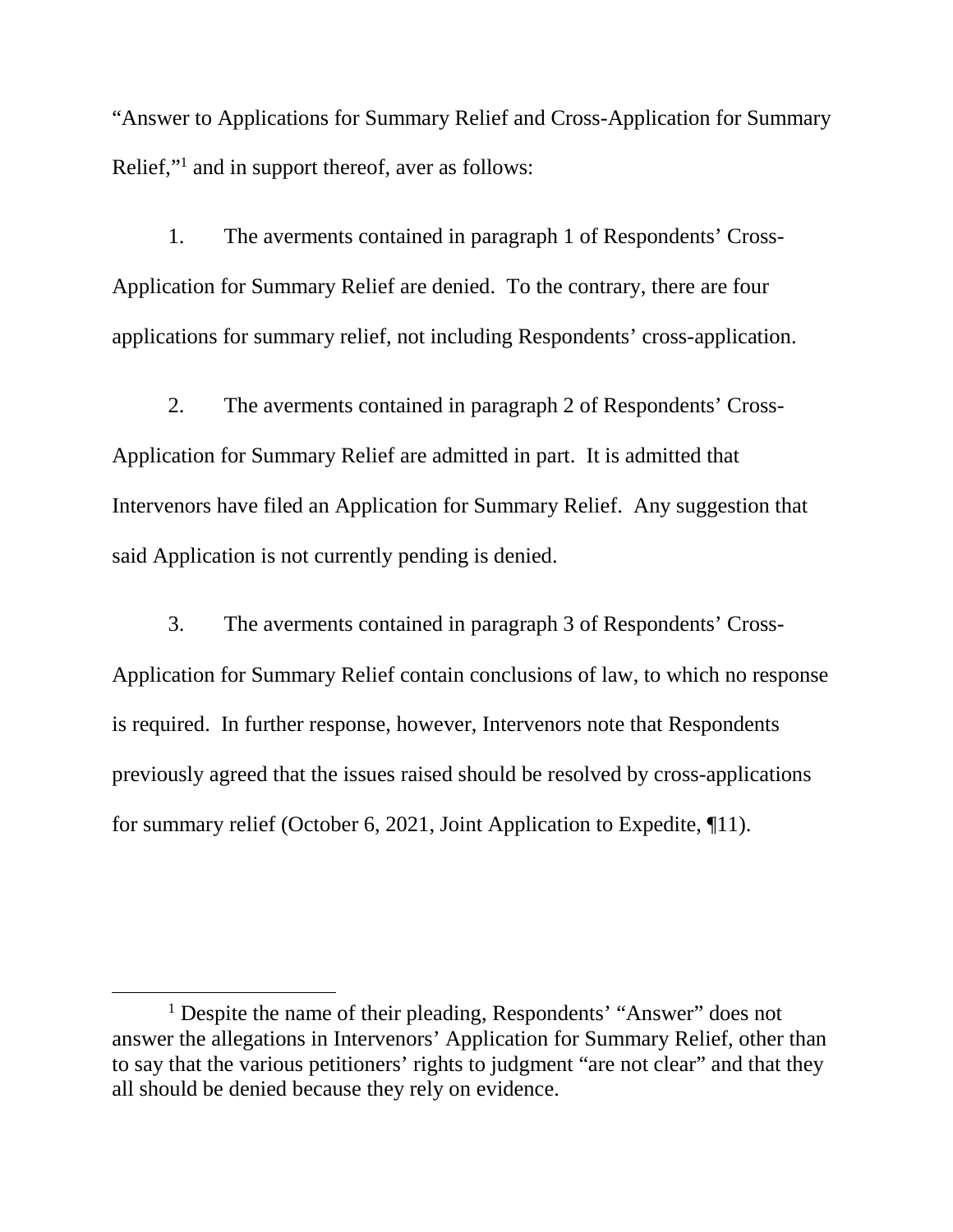4. To the extent the averments contained in paragraph 4 of Respondents' Cross-Application for Summary Relief relate to Intervenors' Application for Summary Relief, those averments are denied. To the contrary, Intervenors have standing, Intervenors' claims are ripe, and Intervenors' claims are fully consistent with applicable law.

5. The averments contained in paragraph 5 of Respondents' Cross-Application for Summary Relief are denied. To the contrary, simply announcing that evidence is "disputed" is not sufficient to defeat summary judgment; otherwise, summary relief would never be available. Evidence is entirely appropriate at the summary judgment stage, and if Respondents' disputed such evidence, they were required to come forward with evidence to create a genuine dispute of material fact. They have not done so. *See* 210 Pa. Code §1532, Official Note (comparing Motion for Summary Relief under Rule 1532(b) to the rules of civil procedure relating to motions for summary judgment).

6. To the extent the averments contained in paragraph 6 of Respondents' Cross-Application for Summary Relief relate to Intervenors' Application for Summary Relief, those averments are denied. To the contrary, whether or not the Committee has a general right to investigate election matters, and whether or not it has the right to issue Subpoenas generally, it still cannot violate citizens'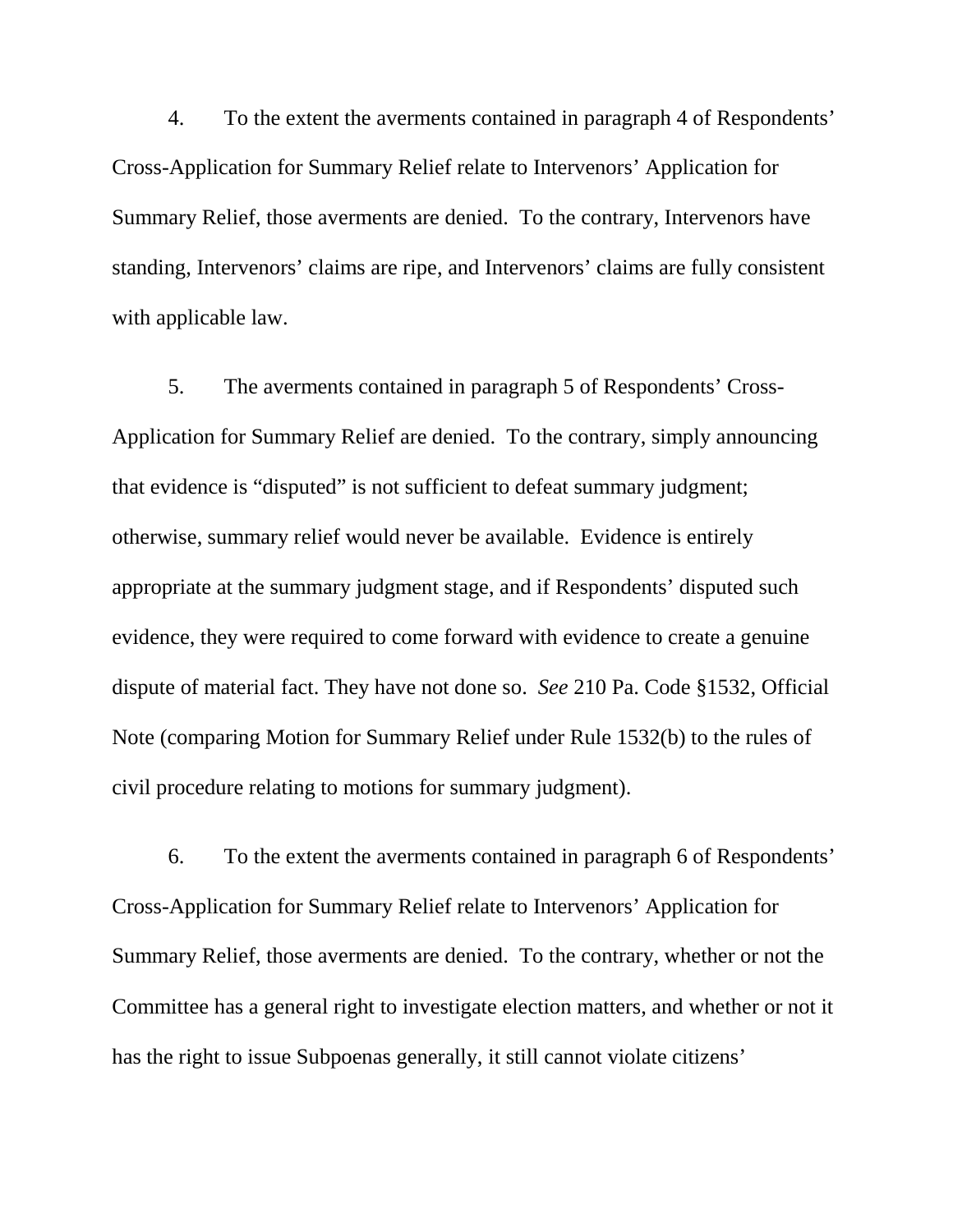constitutional right to privacy without satisfying the Pennsylvania Supreme Court's balancing test, as described in Intervenors' briefs.

7. The averments contained in paragraph 7 of Respondents' Cross-Application for Summary Relief are denied. To the contrary, there is no "independent statutory right" to citizens' constitutionally-protected private information; the legislature cannot grant itself a veto over constitutional rights.

8. Intervenors file contemporaneously with this Answer a Brief in Opposition to Respondents' Cross-Application and in further support of Intervenors' Application, and incorporate the arguments therein.

WHEREFORE, Intervenors respectfully request that the Court grant their Application, deny Respondents' Cross-Application and grant the relief requested in Intervenors' Petition for Review.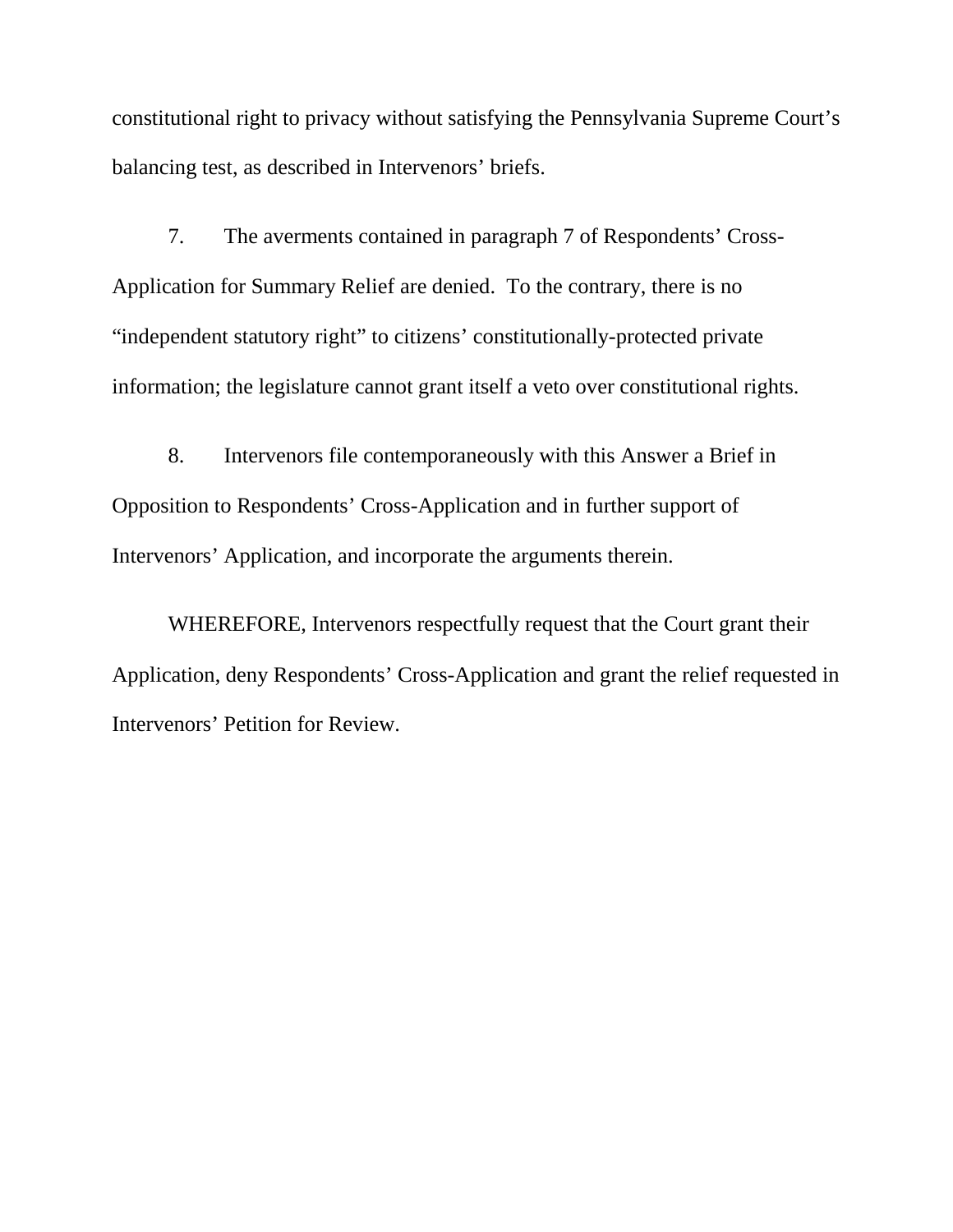Dated: November 8, 2021

Witold J. Walczak (PA I.D. No. 62976) **AMERICAN CIVIL LIBERTIES UNION OF PENNSYLVANIA** P.O. Box 23058 Pittsburgh, PA 15222 Tel: (412) 681-7736 vwalczak@aclupa.org

Marian K. Schneider (Pa. I.D. No. 50337) **AMERICAN CIVIL LIBERTIES UNION OF PENNSYLVANIA** P.O. Box 60173 Philadelphia, PA 19102 mschneider@aclupa.org

Sophia Lin Lakin\* Ari J. Savitzky\* **AMERICAN CIVIL LIBERTIES UNION FOUNDATION** 125 Broad Street, 18<sup>th</sup> Floor New York, NY 10004 Tel.: (212) 549-2500 slakin@aclu.org

\**Pro hac vice* forthcoming

*/s/ Keith E. Whitson* 

Keith E. Whitson (Pa. I.D. No. 69656) **SCHNADER HARRISON SEGAL & LEWIS LLP** 2700 Fifth Avenue Place 120 Fifth Avenue Pittsburgh, PA 15222 Telephone: (412) 577-5220 Facsimile: (412) 577-5190 kwhitson@schnader.com

*/s/ Stephen J. Shapiro* 

Stephen J. Shapiro (Pa. I.D. No. 83961) **SCHNADER HARRISON SEGAL & LEWIS LLP**  1600 Market Street, Suite 3600 Philadelphia, PA 19103-7286 (215) 751-2000 sshapiro@schnader.com

*Counsel for Roberta Winters, Nichita Sandru, Kathy Foster-Sandru, Robin Roberts, Kierstyn Zolfo, Michael Zolko, Phyllis Hilley, Ben Bowens, League of Women Voters of Pennsylvania; Common Cause Pennsylvania and Make the Road Pennsylvania*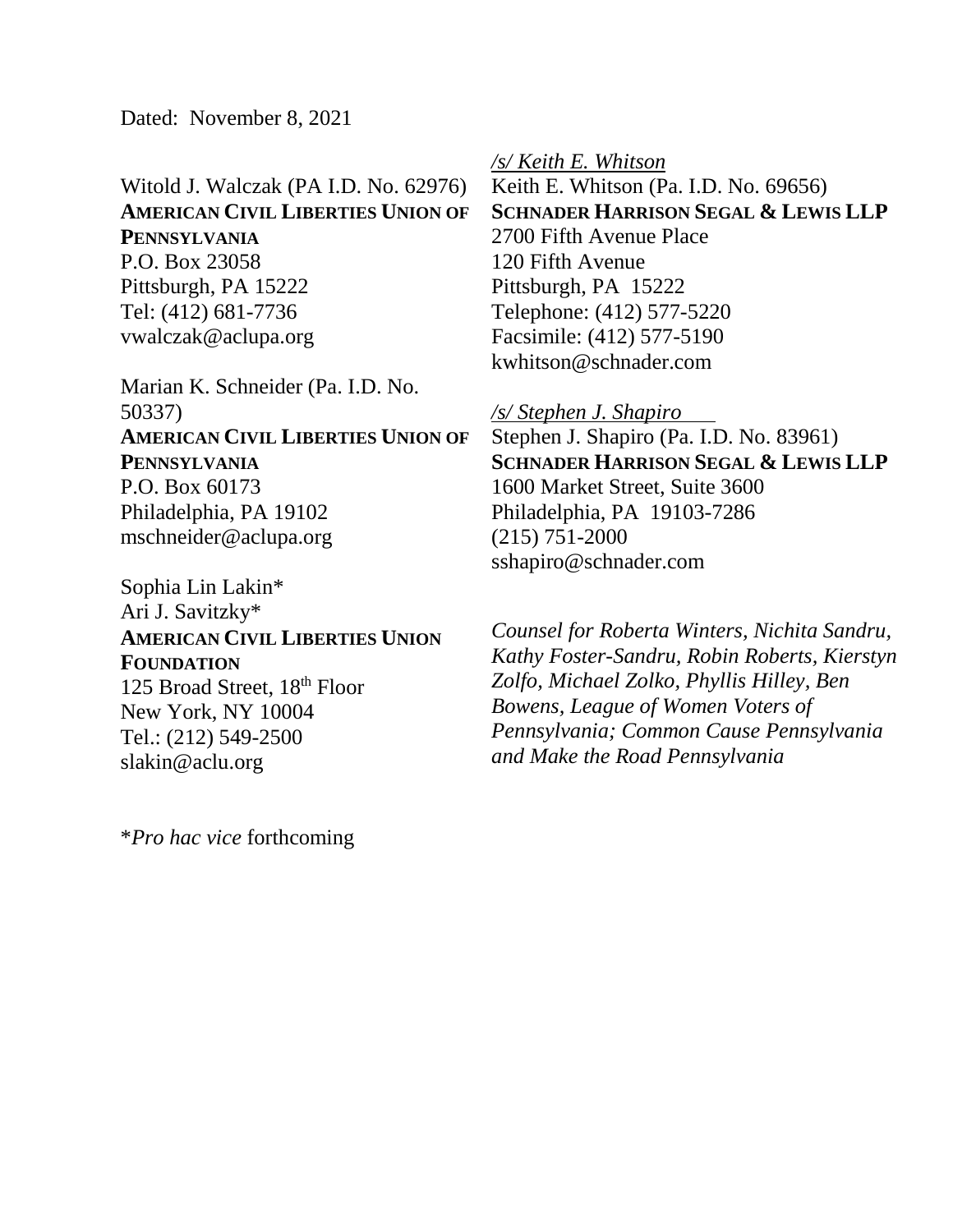## **CONFIDENTIAL DOCUMENTS CERTIFICATION**

I certify that this filing complies with the provisions of the *Public Access Policy of the Unified Judicial System of Pennsylvania: Case Records of the Appellate and Trial Courts* that require filing confidential information and documents differently than non-confidential information and documents.

> */s/ Keith E. Whitson*  Keith E. Whitson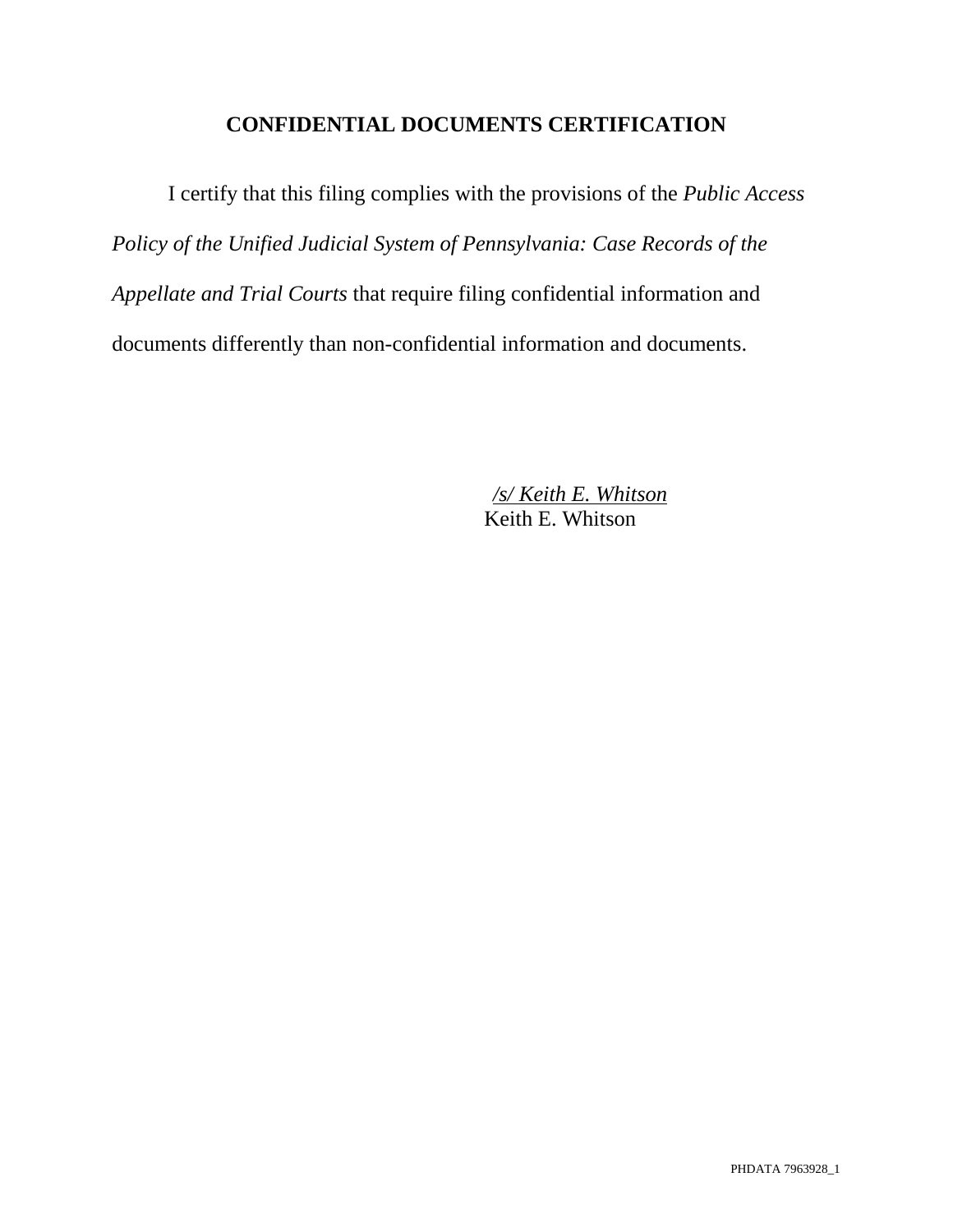## **CERTIFICATE OF SERVICE**

I hereby certify that a true and correct copy of the foregoing document was served via PACFile and/or email, this 8th day of November, 2021, upon the following:

> Michael J. Fischer Aimee D. Thompson Jacob B. Boyer Stephen R. Kovatis Pennsylvania Office of Attorney General 1600 Arch Street, Suite 300 Philadelphia, PA 19103 mfischer@attorneygeneral.gov athomson@attorneygeneral.gov jboyer@attorneygeneral.gov

> Keli M. Neary Karen M. Romano Stephen Moniak Pennsylvania Office of Attorney General 15th floor, Strawberry Square Harrisburg, PA 17120

> > John C. Dodds Morgan, Lewis & Bockius LLP 1701 Market Place Philadelphia, PA 19103 John.dodds@morganlewis.com

Susan Baker Manning Morgan, Lewis & Bockius LLP 1111 Pennsylvania Avenue, NW Washington, DC 20004 Susan.manning@morganlewis.com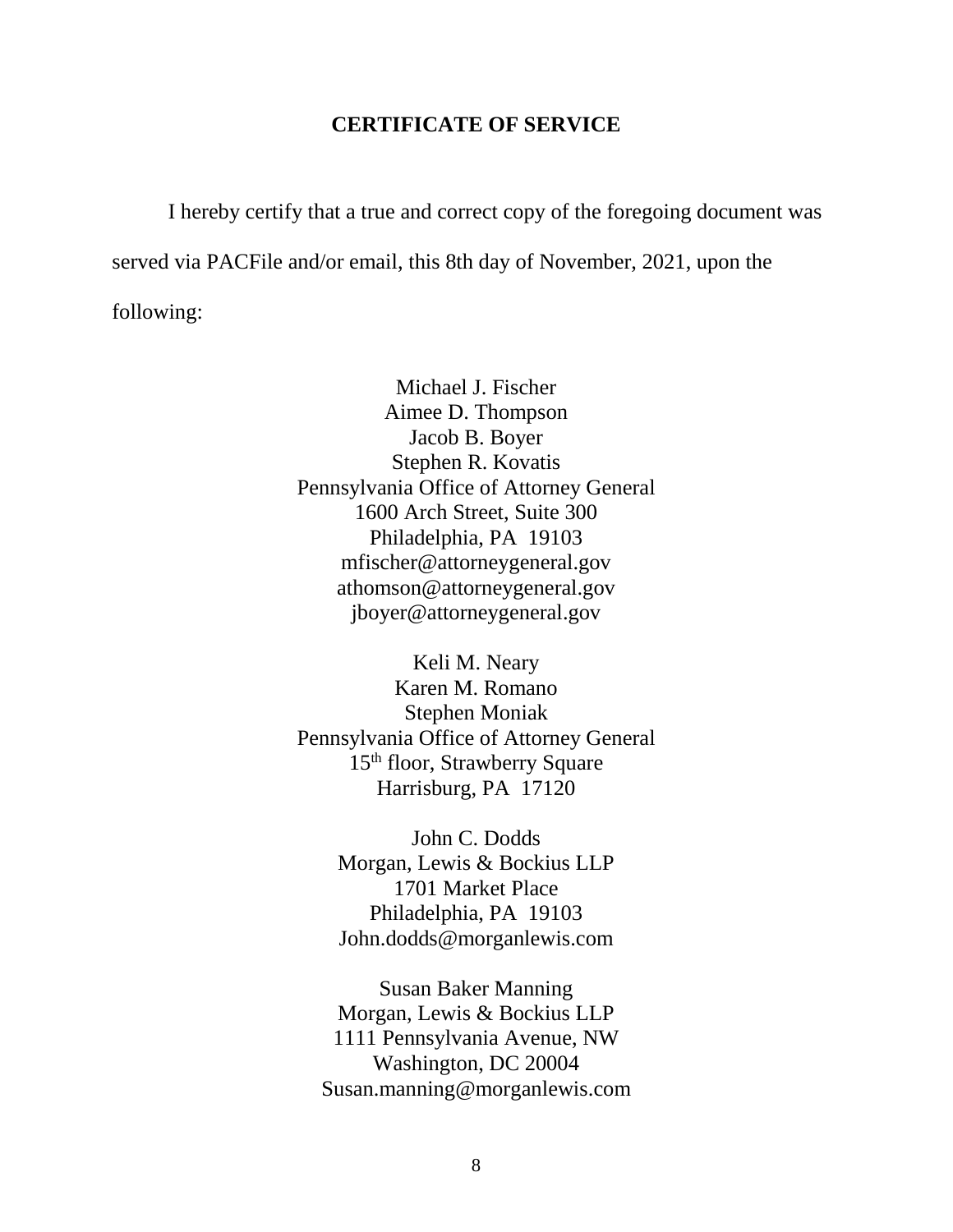Aaron Scherzer Christine P. Sun States United Democracy Center 572 Valley Road, No. 43592 Montclair, NJ 07043 aaron@statesuniteddemocracy.org christine@statesuniteddemocracy.org

*Counsel for Petitioners in 322 MD 2021* 

Matthew H. Haverstick Joshua J. Voss Shohin H. Vance Samantha G. Zimmer Kleinbard LLC Three Logan Square 1717 Arch Street, 5<sup>th</sup> floor. Philadelphia, PA 19103 mhaverstick@kleinbard.com jvoss@kleinbard.com svance@kleinbard.com szimmer@kleinbard.com

*Counsel for Respondents* 

Tamika N. Washington LEGIS GROUP LLC 3900 Ford Road, suite B Philadelphia, PA 19131 twashington@legislawyers.com

*Counsel for Petitioners in 323 MD 2021* 

Clifford B. Levine Emma Shoucair Matthew R. Barnes Dentons Cohen & Grigsby P.C.